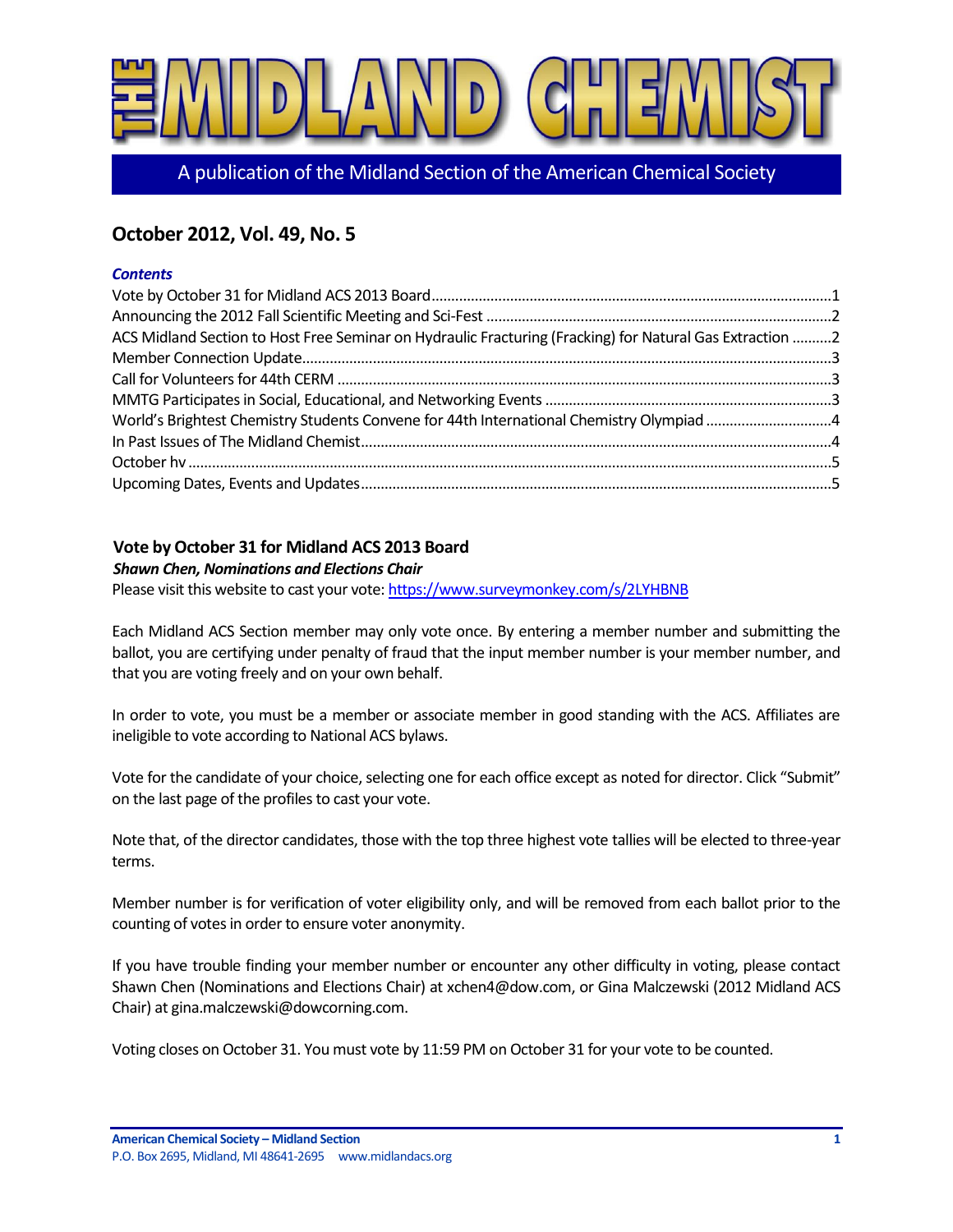#### <span id="page-1-0"></span>**Announcing the 2012 Fall Scientific Meeting and Sci-Fest**

The 2012 Fall Scientific Meeting will be held at Saginaw Valley State University (SVSU) on Saturday, October 20, 2012. The meeting theme is *Chemistry: From the Nano Scale to the Community Scale*. The day will start with a keynote presentation from Professor Gary Blanchard of Michigan State University. His address is entitled *Nanomaterials and their Potential for the Community: From Portable Power Generation to Chemical Sensing*. There will be two symposia, one on nanotechnology and the other on community based collaborations. These will be followed by lunch and a poster session.

New this year will be a teacher's workshop with a chemistry lab and demo exchange. Teachers from schools around the Midland Section can learn about safe, inexpensive, and easy experiments for their classrooms. The 2012 Sci-Fest event will also be held at SVSU that day with the theme of *Nanotechnology: The Smallest Big Idea in Science*. Volunteers are needed.

For more information and program updates, please see the FSM 2012 website at [http://midlandacs.org/index.php?page=fsm-home.](http://midlandacs.org/index.php?page=fsm-home) If you have any questions, please contact David Karpovich, 2012 Fall Scientific Meeting Chair, by phone 989-964-4349, or by email [\(dsk@svsu.edu\)](mailto:dsk@svsu.edu).

### <span id="page-1-1"></span>**ACS Midland Section to Host Free Seminar on Hydraulic Fracturing (Fracking) for Natural Gas Extraction**

Midland Section of the American Chemical Society (ACS) will host a free seminar on hydraulic fracturing for natural gas extraction in Bay City Western High School on October 22 at 7 p.m. The seminar is free and open to the public. No registration is required.

Natural gas production from hydrocarbon rich shale rock formations, known as "shale gas," is one of the most rapidly expanding trends in onshore domestic gas exploration and production. Currently, fracking is the process used in 9 out of 10 natural gas wells in the United States. Michigan has a rich shale gas deposit. More than 12,000 gas wells in Michigan have been using fracking to extract gas.

Fracking is a controversial topic. The proponents believe that the technology has the potential to not only dramatically reduce our reliance on foreign fuel imports, but also to significantly reduce our national carbon dioxide emissions and accelerate our transition to a carbon-light environment. Opponents, however, are worried that the chemicals used in fracking may pose a threat to underground water and the surface environment. Some states banned fracking entirely.

Should Michigan expand hydraulic fracking? Or should we ban the practice? Jim Armbruster, senior geologist with Michigan Department of Environmental Quality, will explain. He graduated with a Bachelor of Science in Hydrogeology and Environmental Science from Central Michigan University in 1998 and has both private sector and government experience. He is a member of the American Institute of Professional Geologists, and sits on numerous in-house committees including the Hydraulic Fracturing Workgroup.

FOR MORE INFORMATION, CONTACT:

Gavin Lu 989-496-5512 [g.lu@dowcorning.com](mailto:g.lu@dowcorning.com) Gina Malczewski 989-496-4158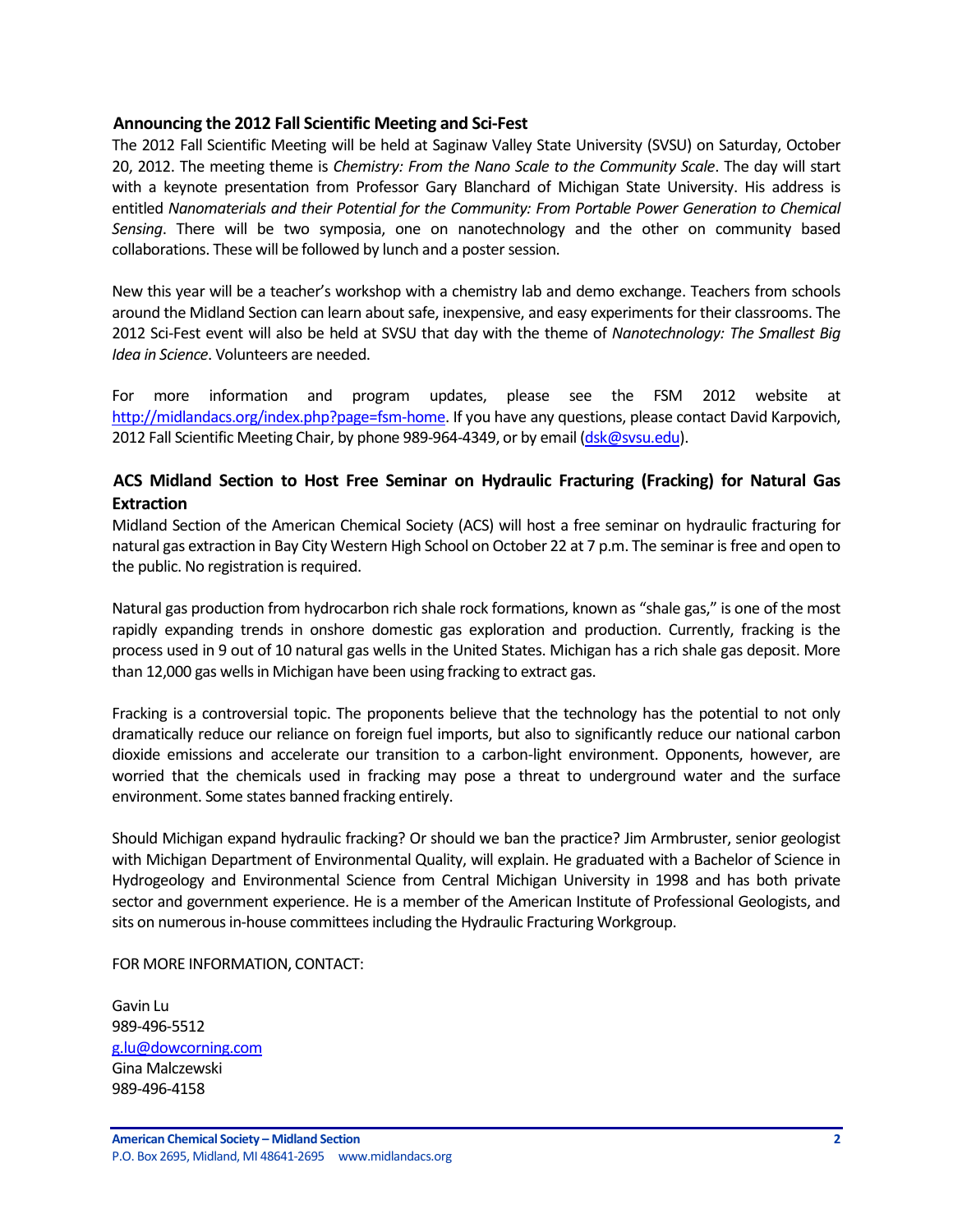#### [gina.malczewski@dowcorning.com](mailto:gina.malczewski@dowcorning.com)

#### <span id="page-2-0"></span>**Member Connection Update**

#### *Tina Leaym, Director*

We heard you! Thanks to all who responded to the survey as the Midland Section streamlines our communication efforts. To maximize impact and minimize volunteer hours, it is clear that changes are needed. We all love *The Midland Chemist*, and we will continue to benefit from this vehicle with some exciting updates. Effective immediately we are moving to a more compact e-mail style format, and our publication schedule will be once a month. Stay tuned!

Special Note: The Section thanks Amy Tesolin-Gee, Steve Keinath, and Adrian Merrington for their countless hours of service as our communication specialists. We appreciate their excellent guidance as we re-shape our communication to fit member needs!

#### <span id="page-2-1"></span>**Call for Volunteers for 44th CERM**

The 44th Central Regional ACS Meeting is being hosted by the Midland Section and will take place on the campus of Central Michigan University, May 15-18, 2013. The Midland Section last hosted the Central Regional Meeting in 2006 in Frankenmuth. In recent years, 600-1000 people have attended Central Regional meetings. Attendees are able to interact with a large number of other chemists from the region, which includes parts of Michigan, Indiana, Ohio, Kentucky, West Virginia, and Pennsylvania.

The organizing committee is actively seeking volunteers who are interested in helping with the planning of the 2013 Meeting. Volunteers are welcome in all areas, though we are particularly interested in identifying individuals who would be willing to assist with fundraising in the Midland area chemical community. Committees include technical program, poster session, treasurer, program book editor, awards, fundraising, undergraduate program, exposition, publicity, webmaster, education program, and social activities.

The theme is Building Blocks for a Sustainable World. Watch our website for more information: <http://www.2013cerm.sites.acs.org/> . Please contact Phil Squattrito [\(p.squattrito@cmich.edu](mailto:p.squattrito@cmich.edu) or 989-774- 4407) to volunteer or for more information.

### <span id="page-2-2"></span>**MMTG Participates in Social, Educational, and Networking Events**

#### *Jeff Seifferly, 2012 MMTG Chair*

Mid-Michigan Technician Group (MMTG) hosted a Princess Wenonah Cruise and membership drive in August. Nineteen members and five guests attended the 3-hour cruise of the Saginaw River and Saginaw Bay. We were able to circle around to the see the newly-docked USS Edson Navy destroyer and were entertained by the 25c Beer Band.

MMTG partially covered the travel/registration costs for three MMTG members to attend the ACS Central Regional Meeting in Detroit, along with having two MMTG members—both ACS National Committee members—attend the ACS Fall National Meeting in Philadelphia, Pennsylvania.

MMTG held its third "Lunch-and-Learn" of 2012 where members reviewed a DVD entitled "*A New Attitude – How to Achieve Personal and Professional Success by Keeping a Positive Mental Outlook*." We learned the benefits of a positive attitude and how maintaining a constructive outlook helps in difficult situations. The program also discussed how to bounce back quickly from setbacks, turn a negative attitude around, and make the most of your job, relationships, and life.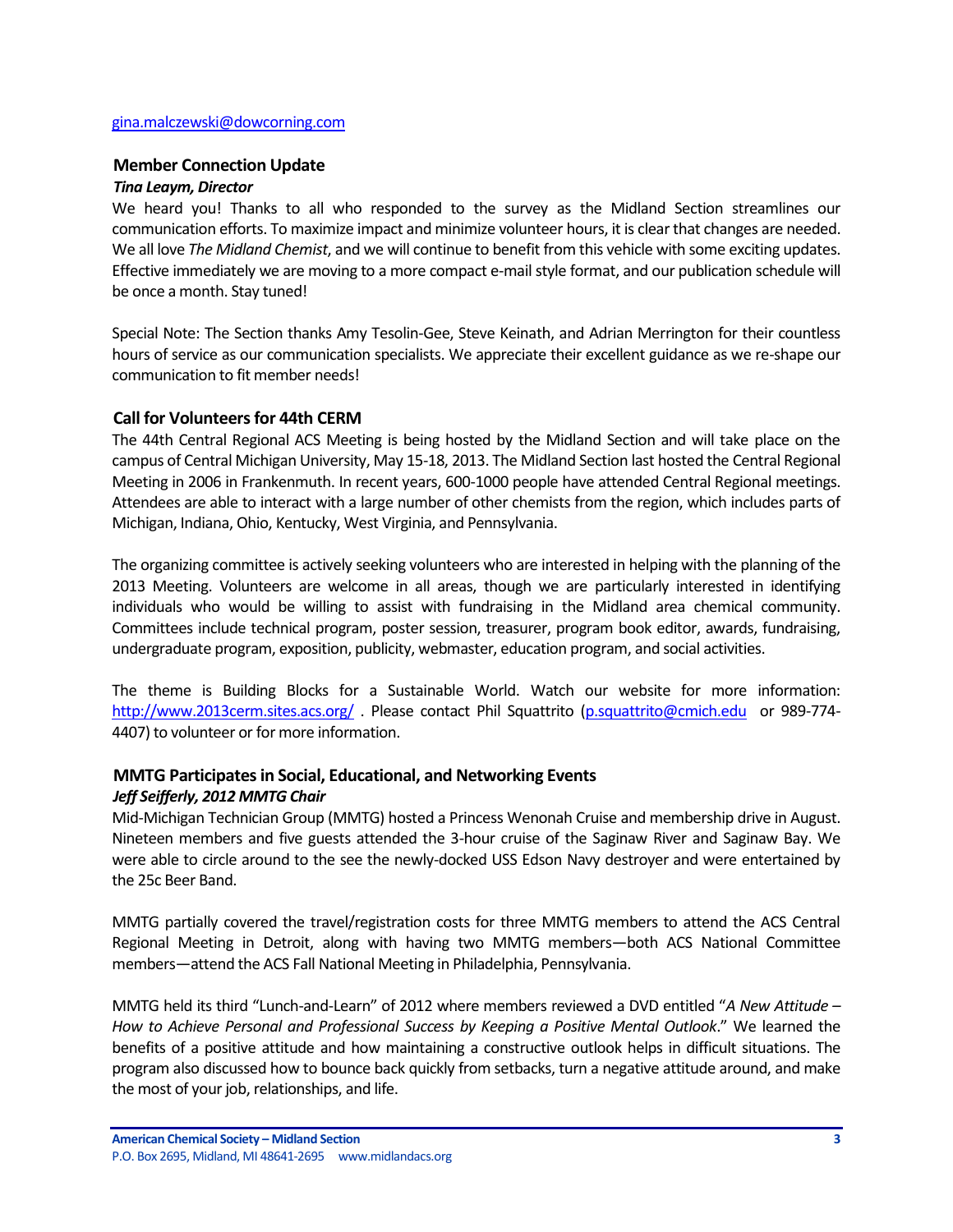### <span id="page-3-0"></span>**World's Brightest Chemistry Students Convene for 44th International Chemistry Olympiad**

Nearly 300 of the brightest young minds in chemistry from 72 countries convened at the University of Maryland on Sunday, July 22, for the opening ceremony of the 44th International Chemistry Olympiad (IChO). Dow is the sole corporate sponsor of this year's Olympiad, held in the U.S. for only the second time in the 44 year history of the event.

The opening ceremony marked the beginning of a week packed with examinations and lectures covering analytical chemistry, biochemistry, inorganic chemistry, organic chemistry, physical chemistry, and spectroscopy. Martin O'Malley, Governor of the State of Maryland, and Dr. Wallace Loh, President of the University of Maryland, were joined by Jerome Peribere, executive vice president of Dow and CEO of Dow Advanced Materials, in welcoming the competitors at the ceremony.

"Every Olympian in this room is gifted with a keen mind, or you would not be here today," said Peribere in his remarks to the competitors. "Each of you has the power to choose how you use your gifts to impact the future."

Dow announced in September 2011 that it is the sole sponsor of the 44th IChO. The sponsorship further expands the Company's mission to highlight the importance of chemistry and STEM (science, technology, engineering, and math) education. It comes on the heels of a successful year as a sponsor of the International Year of Chemistry and supports Dow's many education initiatives.

"As a global company with operations in more than 40 participating nations, the International Chemistry Olympiad is an outstanding opportunity to help inspire the next generation of scientists," said Andrew Liveris, Dow chairman and CEO. "With more than 95 percent of all manufactured products requiring some level of chemistry, highly educated and inspired scientists will help ensure a sustainable future for our Company, our planet and our communities."

Building on this tremendous opportunity to connect with chemistry students across the globe, Dow has launched a Facebook platform called Dow Solutionists in School. The purpose of this page is to build a community of students, educators, and influencers around an interest in chemistry and highlight the solutions and personal opportunities that a career in chemistry and a background in STEM education can provide. Visit the page a[t www.facebook.com/dowsolutionistsinschool.](http://www.facebook.com/dowsolutionistsinschool)

For more information about Dow's sponsorship and the Olympiad, view the official press release http://www.businesswire.com/news/dow/20110920005458/en) or visi[t http://www.icho2012.org.](http://www.icho2012.org/) Contact: Scott Thomas [\(sthomas@dow.com\)](mailto:sthomas@dow.com), Office of the Chairman & CEO, The Dow Chemical Company

## <span id="page-3-1"></span>**In Past Issues of The Midland Chemist**

#### *Wendell Dilling, Director and Historian*

#### *40 Years Ago This Month*

In *Report to the Midland Section, ACS Meeting – New York* by David C. Young, Fred C. Leavitt, and Linneaus C. Dorman, Midland Section Councilors: "The August 1972 meeting of the Council Committee on Professional Relations was dominated by discussions of the ACS's Guidelines for Employers. This document is used by this Committee as a basis for judging whether employers who have had major layoffs have treated chemists or chemical engineers involved in a professional manner. In addition, the Guidelines serve as a base in judging specific Membership Assistance Cases brought before the committee."

#### *30 Years Ago This Month*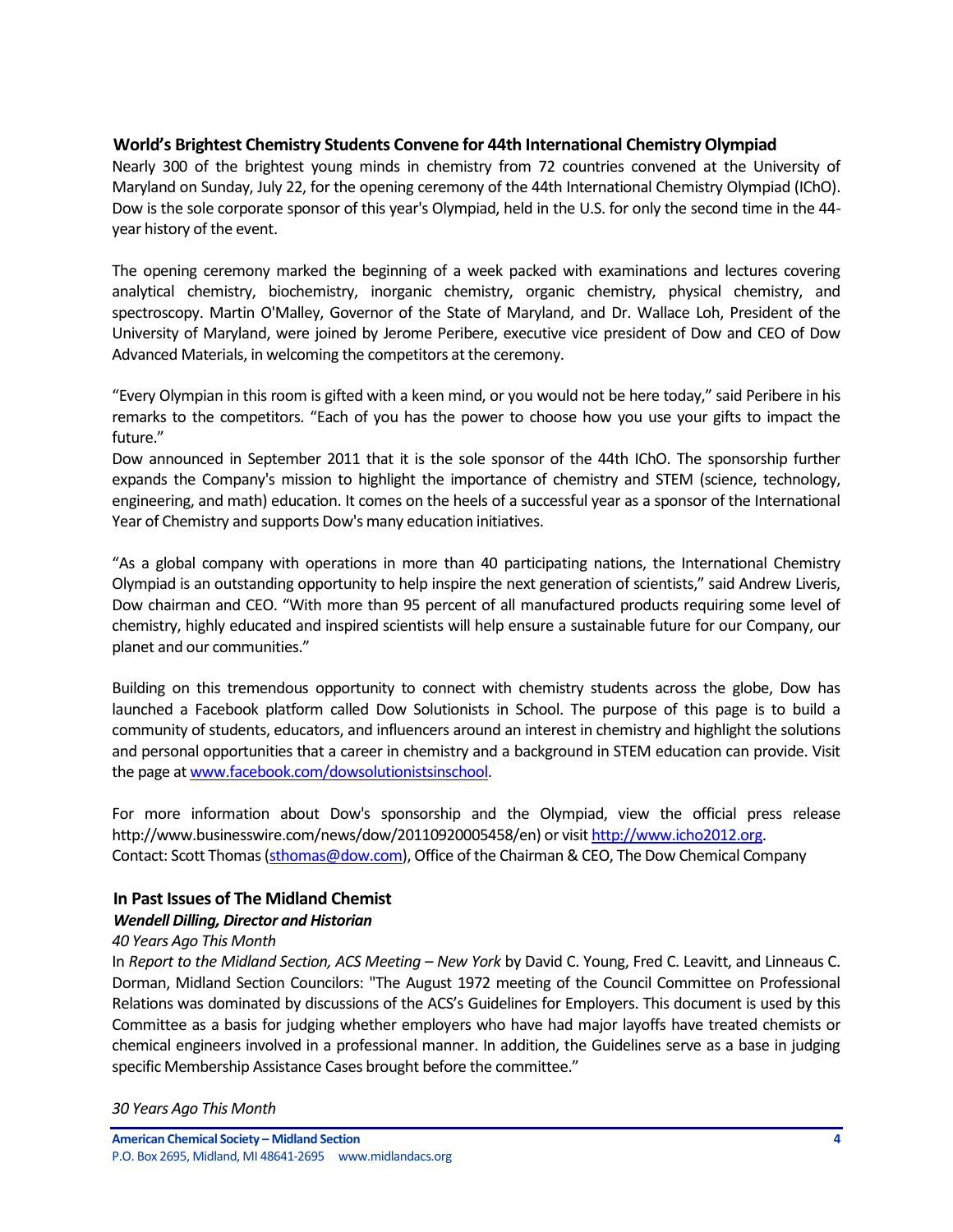In *"Olympics of the Mind" Replaces Science Quiz* by Joan M. Sabourin, O/M Chairperson: "The former Science Quiz program conducted by the Midland ACS has been replaced by a very exciting, creative venture. It is an interscholastic program known as the 'Olympics of the Mind.' The program provides creative problem solving in a competitive setting. It is currently operating in more than 1500 elementary and secondary schools throughout the country where students are challenged to 'invent' solutions to unique problems."

#### *20 Years Ago This Month*

In *1992 Fall Scientific Meeting* by Steven A. Snow and Maris J. Ziemelis, General Co-Chairpersons, 1992 ACS Fall Scientific Meeting: "The Midland Section of the American Chemical Society would like to welcome you to the 48th ACS Fall Scientific Meeting. In choosing this year's theme of "Communicating Science", we are expanding beyond the traditional role of the meeting as an outlet for local ACS members to present their work. Through increased participation from area colleges, universities, as well as K-12 educators, we hope to provide a forum for exchange of scientific and educational information. Collectively, we are striving to promote the positive image of science within our communities and public at large through improved education."

### *10 Years Ago This Month*

In *Boston: A Rewarding Experience for the Section!* by Gretchen Kohl and Bob Howell, Section Councilors: "The big news, covered in detail in another article in this issue, is the Section winning five out of the six ChemLuminary Awards for which we were nominated. Just being nominated for outstanding performance is a feat. There are 189 local sections, and we're glad to report that we continue to win more than our share, as would be determined by random statistics. This is the result of very hard work by many members of the Section, funding from The Dow Chemical Company and Dow Corning Corporation, and matching grants from ACS NCW. We were honored to accept two of these awards on behalf of the Section. It is very rewarding to be councilors for this Section, as its accomplishments are well–recognized by ACS staff, governance, and at events at these ACS meetings (even by MiliMole!), including recognition during the actual Council meeting."

### <span id="page-4-0"></span>**October hv**

*Dr. Pasquale Di Raddo, Department of Physical Science, Ferris State University [\(PasqualeDiRaddo@ferris.edu\)](mailto:PasqualeDiRaddo@ferris.edu)*

*refracting particled streams of light beaming through densely packed canopy space so tight in golden reddish hues: a weekend afternoon d-light.*

### <span id="page-4-1"></span>**Upcoming Dates, Events and Updates**

 October 20 (8:30 AM-2:00 PM) – Midland Section ACS 2012 Fall Scientific Meeting, Saginaw Valley State University. Theme: *Chemistry: From the Nano Scale to the Community Scale*. For more information, contact 2012 FSM Meeting Chair, Dave Karpovich, at [dsk@svsu.edu](mailto:dsk@svsu.edu) or by phone 989-964-4349.